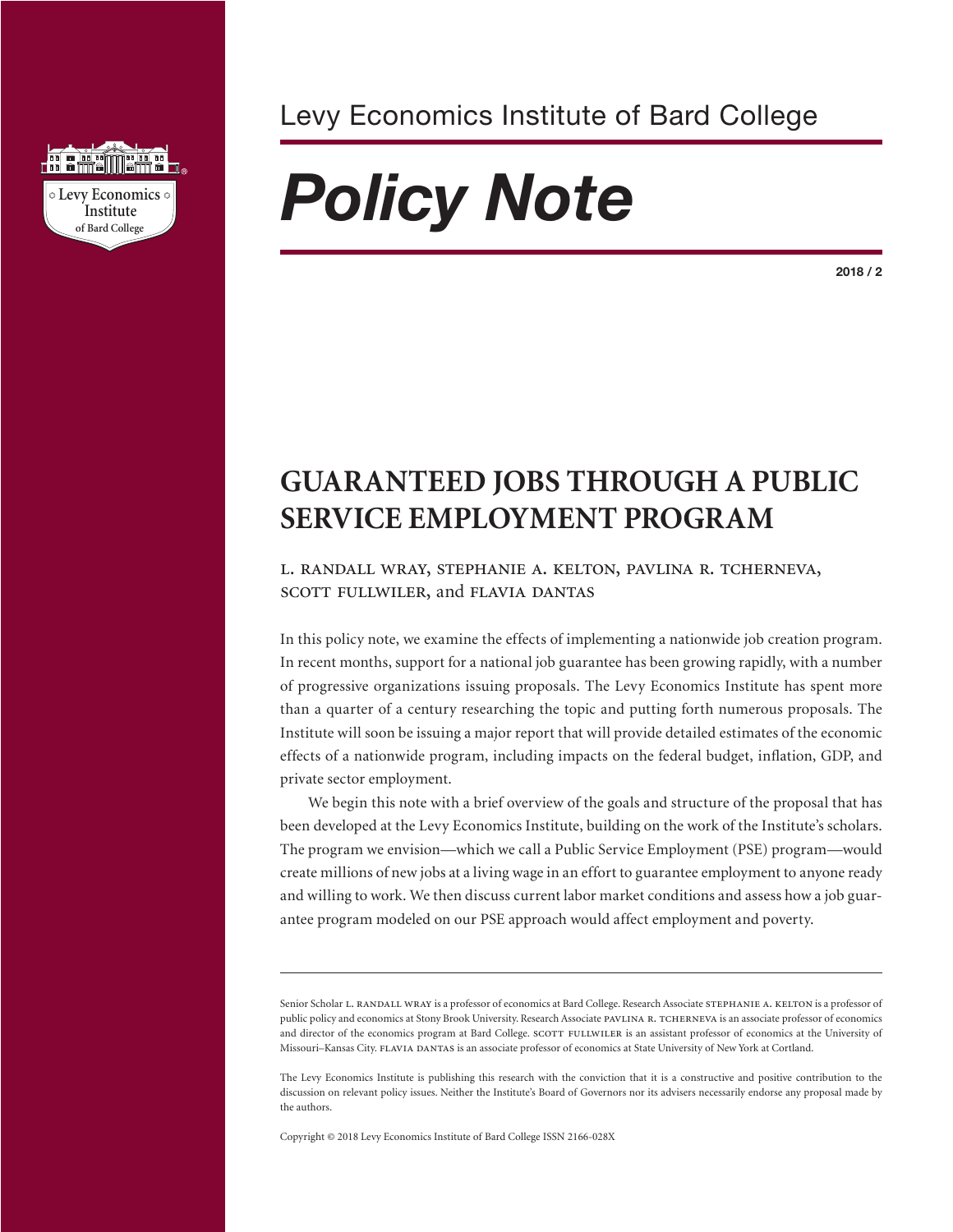We see the PSE program as part of a restructuring of the economy that represents a radical departure from the neoliberalism that has dominated national policy for the past four decades. Neoliberal doctrine has resulted in stagnant wages, chronically high unemployment, declining labor force participation among prime-age male workers, rising inequality that already exceeds levels achieved in America's notorious "Gilded Age," and an explosion of household debt. Other key initiatives in this restructuring include calls for a national infrastructure investment plan, the movement to eliminate student debt (see Fullwiler et al. 2018), proposals to create "Medicare for All," and the push to raise minimum wages to \$15 per hour.

The PSE program would play a complementary role by offering paid work at a living wage of \$15 per hour with a basic package of benefits that would include healthcare provided through an expansion of Medicare. It would ensure full employment in the sense that the program would supply a job to anyone ready and willing to work. Jobs would be provided in every community—taking workers where they are, delivering an economic boost to every community in the country.

#### **Goals and Structure of the PSE Program**

There has been a recent surge of interest in the creation of a national "job guarantee." Those now championing the idea (rightly) recognize that our nation is failing to provide an opportunity to work for millions of Americans who want and need jobs. In our work on such proposals, spanning more than a quarter of a century, we have examined America's experience with job creation programs, including the New Deal programs, as well as those adopted in other countries. As a result of our long investigation of the successes and failures of those experiences, we have designed a program that is in some respects simpler than other proposals and yet provides greater potential for economic stabilization.

Our PSE program pays a uniform wage of \$15 per hour, for both part-time and full-time work. This ensures that anyone ready and willing to work will be able to earn at least that wage. In other words, this becomes the effective minimum wage across the country—a wage other employers will have to meet (either by paying at least that wage or by offering other benefits or opportunities in compensation for a lower wage). It also offers basic healthcare (we suggest that this be done through an expansion of Medicare), as well as other basic benefits (such as

childcare)—effectively establishing a minimum benefits package that other employers will have to match (or those offering below-minimum benefits will have to pay above \$15 per hour).

This inclusion of benefits and a generous wage was also part of the strategy that President Roosevelt attempted to pursue in his New Deal jobs programs, and his purpose—to provide a boost to living standards at the bottom—was similar. Unfortunately, President Roosevelt was not able to achieve that goal—he was forced by political opposition to accept a tiered wage structure, with relatively decent wages for skilled workers but poverty-level wages for low-skilled workers. States dominated by conservative politicians then ensured that most jobs created in their states through New Deal programs like the Works Progress Administration (WPA) were designated as low-skilled jobs, in order to keep wages low. Radical restructuring of US labor markets to ensure that anyone who works full time will earn a living wage requires a high minimum program wage.

In addition, Roosevelt's plan for the New Deal jobs programs was to create employment that did not compete with private sector activities. The goal was to ensure full employment with decent basic wages, but to do so without putting private employers out of business. It is important that the program of job creation does not pull workers out of existing jobs in the private sector. Our PSE program is designed to ensure that all employers pay fair (living) wages, but without competing for employees or displacing private sector undertakings.

Some job guarantee proposals would pay tiered wages, with higher wages for workers of higher skill. We see two problems with such a strategy. First, it could generate the same political fighting that we saw over the New Deal programs, as states dominated by conservatives will try to exclude projects with higher wages. More importantly, higher wages for workers with greater skills will increase competition with private sector employers. Indeed, during periods of economic growth, there is already substantial competition for skilled workers. We believe that the most serious unemployment problem faced in the United States is chronic unemployment for workers with lower skills and education—they have high unemployment (and underemployment) through thick and thin of the business cycle. Our design targets job creation for this group. While workers with greater education and skills will turn to this program when jobs are scarce, PSE participation for them will be transitional: they will work temporarily in the program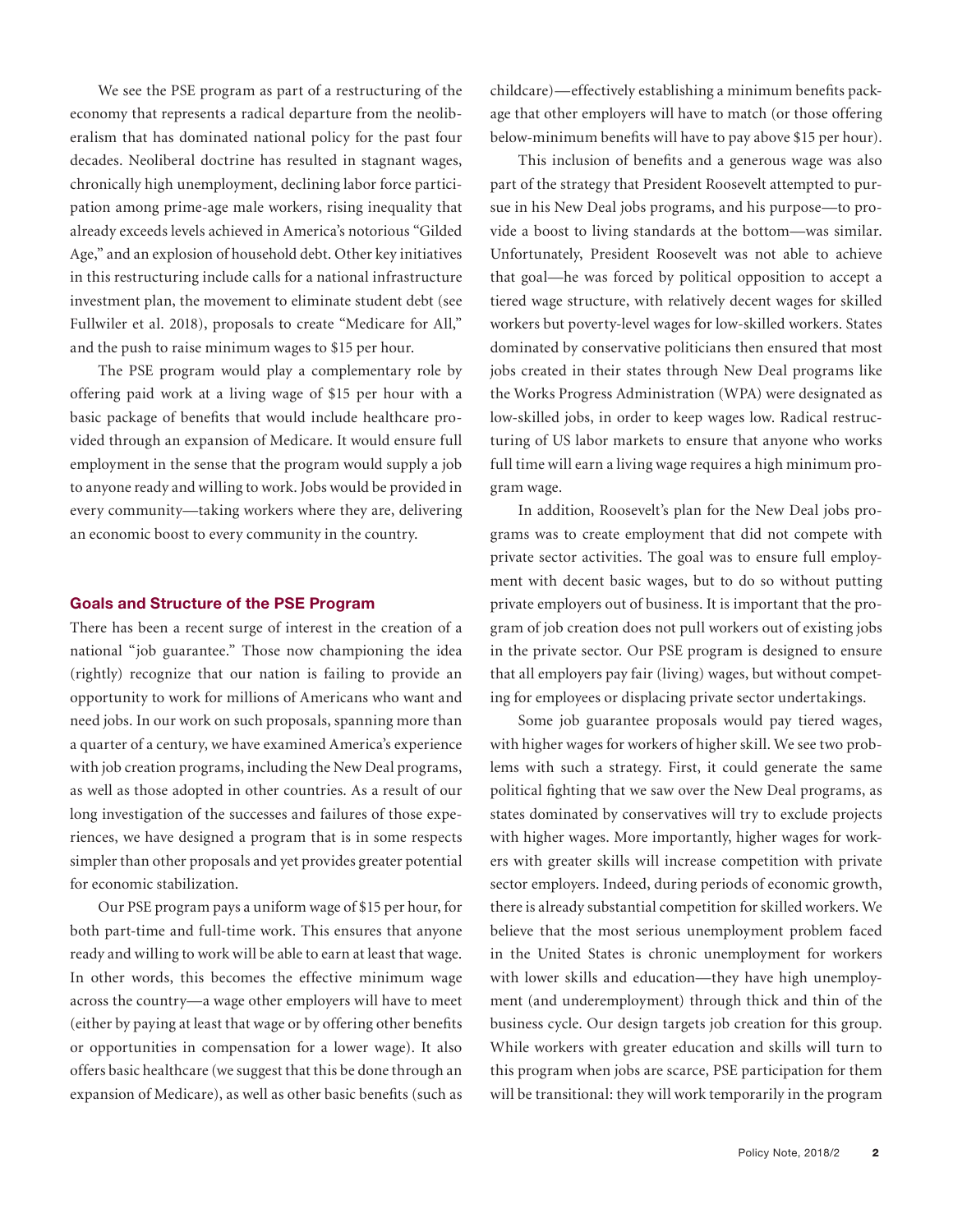until conditions improve. Since their normal pay will be above the program wage of \$15 per hour, they will have an incentive to return to employment outside the program. The PSE program will not try to retain them with pay above \$15 per hour.

On the other hand, the PSE program will provide not only the opportunity to work for those with lower skills and education, it will enhance their chances to obtain work outside the program. They will gain work experience as well as on-the-job training. This will be made an explicit goal of every job created in the program. As such, when labor markets are tight, employers will recruit workers out of the PSE program.

By design, employment in the PSE program will move in a countercyclical pattern—growing in downturns and shrinking in recoveries as workers are pulled into the private sector. This helps to stabilize economic activity and household incomes. Economists call this an automatic stabilizer. The government's budget will also move in a countercyclical manner as spending on the program cycles with the economy. This, too, helps to smooth cyclical fluctuations.

While we recognize some advantages to designs that feature a federally run program like the WPA, we prefer a highly decentralized program. Today, the federal government directly employs only 2.8 million workers (less than 2 percent of US employment). Advocates of a universal job guarantee recognize that the program might employ at least five times that number of workers. We worry about the political feasibility of expanding federal employment on such a scale. We also see the advantages of decentralizing administration to the community level. Since the goal is to create jobs in every community, and to create projects that are beneficial to every community, it makes sense to involve the local communities in the projects from the proposal stage through to implementation, administration, and evaluation.

Hence, while we would have the federal government provide the funding for the program, we would allow state and local governments as well as registered nongovernmental, notfor-profits to put forth proposals. (To retain a level playing field within the private sector, we would not allow for-profit firms to participate—as they might try to replace part of their workforce with federally paid or subsidized workers.) Since federal monies would be spent, we envision that project assessment and evaluation would take place at multiple levels: community, state, regional, and federal.

We expect that most of the jobs created will provide public services in nonprofit community organizations, public schools, and state and local governments. We recommend that the federal government's role be largely confined to providing administrative services (through local employment offices), project evaluation, and funding of wages, benefits, and some materials costs. However, if state and local efforts prove to be insufficient, the federal government will need to create supplemental projects to ensure a sufficient number of jobs are made available to all seeking work. These should be targeted to underserved groups.

While some advocates of job guarantee programs would follow the New Deal in undertaking large-scale public works projects, we would limit the use of PSE program workers on infrastructure projects to small-scale projects or for approved apprenticeship or other trainee positions. We do this to avoid conflicts with the Davis-Bacon Act and prevailing wage laws that require wages higher than \$15 per hour. As discussed above, we do not favor a tiered wage structure and do not want to compete with private sector employment. Virtually all public works projects today involve government contracts that are awarded to private construction firms. However, PSE workers could be used for very small projects (installing playground equipment), simple maintenance of infrastructure (planting vegetation as screening), and environmental retrofitting (adding insulation to housing in low-income neighborhoods or to community buildings), where such projects do not conflict with applicable prevailing wage laws or the Davis-Bacon Act.

We also envision experimentation with alternative approaches to employment and the provision of community services. For example, a number of proposals for creation of workers' cooperatives could be solicited. These might be supported by the PSE program for a limited time with the federal government paying wages until the co-ops could become self-supporting. Alternatively, proposals can be solicited for apprenticeship programs that would train PSE workers for skilled employment outside the program after a specified term of PSE program employment. While we want to avoid funding of programs that train workers for jobs that do not exist, training should be a part of every PSE job and some room should be made in the program for approved apprenticeship programs.

While we advocate a program wage of \$15 per hour, we recognize that moving immediately from the current federal minimum wage to \$15 per hour would be disruptive in many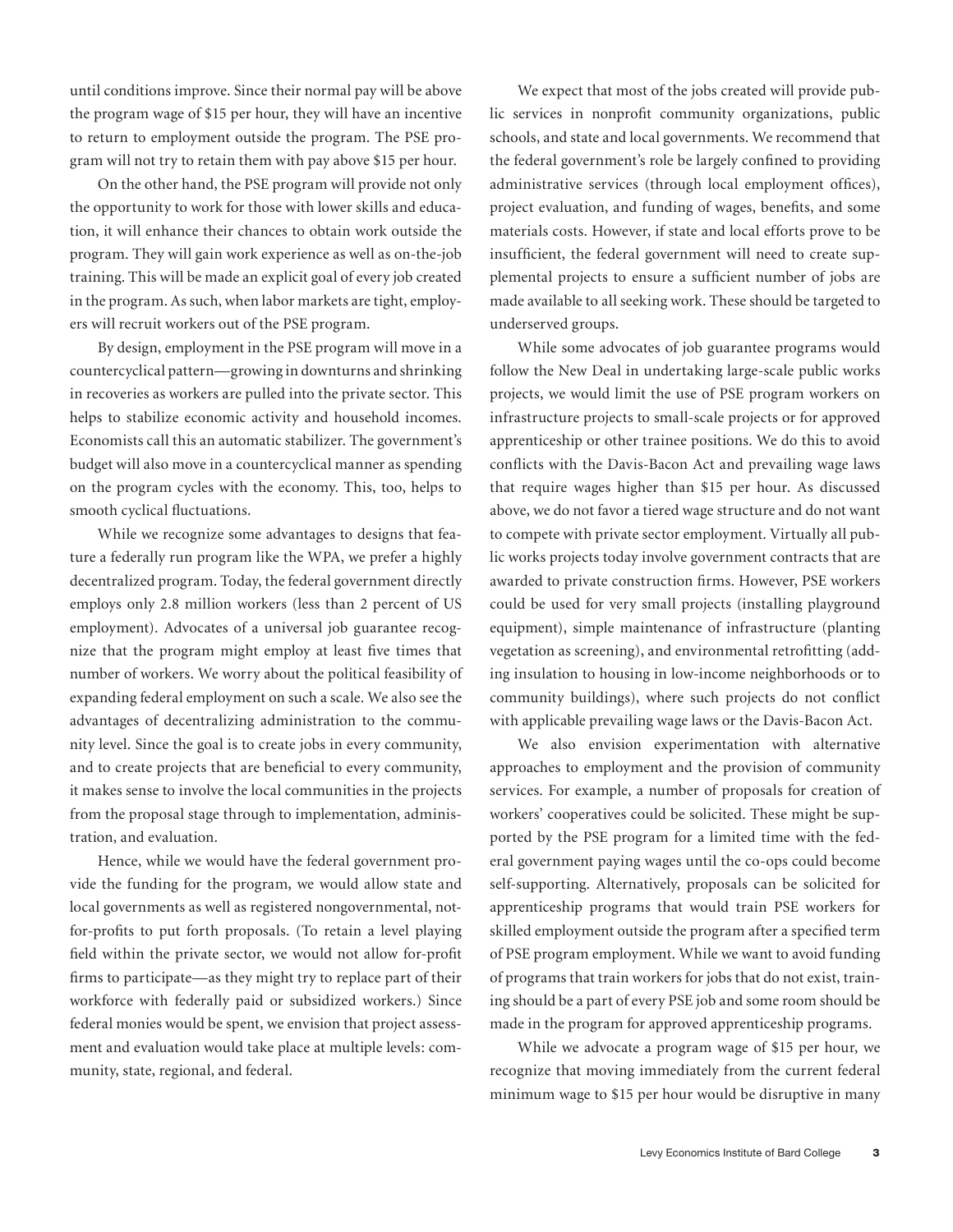regions of the country. Further, scaling up to a national program that might employ 15 million workers will take time. Hence, we recognize that the program will probably be phased in over a period of several years, both in terms of the numbers employed and the wages and benefits paid. Current proposals for lifting the minimum wage frequently allow for gradual increments, with the wage finally reaching \$15 per hour in 2022. This allows time for employers to adjust to higher wages.

#### **PSE Program Impacts on Employment and Poverty**

President Obama stepped out of office with the longest uninterrupted streak of job creation on record: with 15.8 million private sector jobs added since 2010. Indeed, official unemployment rates have fallen into the 4 percent range—rates that are now commonly believed to equate to, or even exceed, full employment. The February 2018 payroll employment data showed the unemployment rate remained at 4.1 percent for the fifth month in a row, while 331,000 jobs were added. The number of unemployed remained at 6.7 million and the number of long-term unemployed was also unchanged at 1.4 million.

However, those apparently good numbers do not satisfy all analysts. Some take this as evidence that the unemployment rate has reached rock bottom and fear labor shortages will soon fuel inflation. This is the sentiment that lies behind the Federal Reserve's move to raise rates. On the other hand, others are worried that in spite of relatively strong job creation and low official unemployment rates, some groups are being left behind. In many regions of the country, chronic joblessness is creating desperation—reflected in an opioid crisis,

suicides, and rising mortality—at least for some groups. The social costs of unemployment—both visible and less so—are extensive and already shouldered by governments, communities, and families (Tcherneva 2017). Why aren't these realities reflected in the numbers?

The problem is that the official unemployment data count only a fraction of those who are without jobs but want to work. Indeed, the constant unemployment rate and numbers of unemployed in the face of job growth is evidence that part of the big picture is missing. We need to look beyond official unemployment statistics and adopt a dynamic approach to the labor force. Many of those who leave the ranks of the officially unemployed simply exit the labor force (often because they've given up hope), and some of those who exit are counted as discouraged. Many of those who obtain new jobs do not come from unemployed status, but from being out of the labor force. While a significant number of them are new entrants (college graduates, for example), many others are discouraged workers who got lucky. In some respects, many of those who are out of the labor force look very much like those who are counted as unemployed in terms of their desire to work.

Table 1 shows the flows between labor force categories from January to February 2018—during which 331,000 jobs were added. Just over 1.5 million workers who had been employed in January became unemployed by February, and another 4.2 million left the labor force. Of the more than 6.5 million who had been unemployed, almost 2 million obtained jobs, 3.2 million remained unemployed, and 1.5 million left the labor force. Over 4.5 million who had been out of the labor force obtained jobs—almost two-and-a-half times greater than the number of

**Table 1 Labor Force Status Flows, Seasonally Adjusted (in thousands)**

|                                            | <b>Status in Current Month (February 2018)</b> |                |                    |                                 |                  |
|--------------------------------------------|------------------------------------------------|----------------|--------------------|---------------------------------|------------------|
| Status in<br><b>Previous Month</b>         | Employed                                       | Unemployed     | Not in Labor Force | Other Flows*                    | <b>Total</b>     |
| Employed<br>Unemployed                     | 148,628<br>1,916                               | 1,560<br>3,220 | 4,217<br>1,547     | 25                              | 154,430<br>6,684 |
| <b>Not in Labor Force</b><br>Other Flows** | 4,600<br>71                                    | 1,911<br>15    | 88,955<br>294      | 200<br>$\overline{\phantom{0}}$ | 95,665<br>380    |
| Total                                      | 155,215                                        | 6,706          | 95,012             | 227                             |                  |

*Notes:* \*Including estimated deaths and other BLS population adjustments; \*\*Including those who turned 16 and other BLS population adjustments.

*Source:* Bureau of Labor Statistics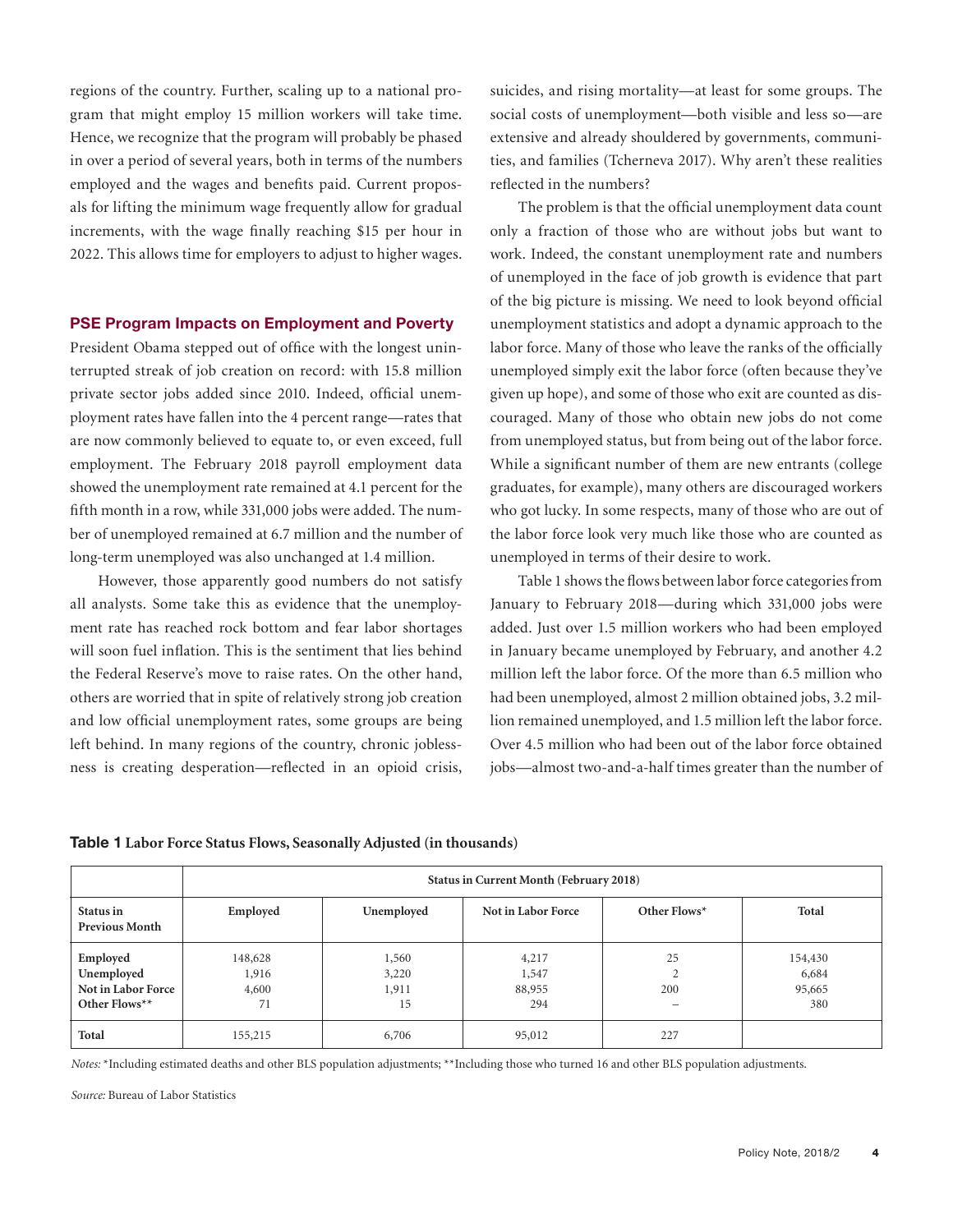

**Figure 1 Prime-Age Labor Force Participation Rates: Men vs. Women,January 1970 – February 2018**

*Source:* Bureau of Labor Statistics

unemployed who found paid work in February—and almost 2 million became unemployed (more than the number of employed who lost their jobs). While the vast majority of those who had been out of the labor force maintained that status, a significant minority behave much like those who are counted as unemployed—and their flows into the ranks of the employed and the unemployed significantly impact the changes in those categories' totals. This is why relatively robust job creation does not necessarily reduce the unemployment rate.

Another way of looking at that is to say that official unemployment rates do not provide an accurate assessment of the tightness of labor markets. We also need to look at employment rates (number employed relative to population of working age—generally age 16) and labor force participation rates (number of employed and unemployed relative to population of working age). Figure 1 shows labor force participation rates for prime-age workers (ages 25–54).

Dantas and Wray (2017) examined in detail the stagnation or decline of labor force participation rates and employment rates by age, gender, and race. This has commonly been attributed to the aging of the US population and to other supplyside factors (such as lifestyle choices), but Dantas and Wray show that these trends account for only half of the decline. In any case, age demographics cannot apply to prime-age workers. Furthermore, the share of the population age 55 or older that continues to work has been rising, attenuating the negative impact of aging on the participation rate.

Our forthcoming Levy Institute report will provide detailed estimates of the number of people out of the labor force who would have accepted work if a universal job guarantee program had been in place in the third quarter of 2017. Even after the sustained pace of job creation of the past month, we estimate that approximately 4.5 million people who are currently counted among those out of the labor force would be ready and willing to work in such a program. If we add those who are still counted as unemployed (almost 6.7 million) and those who are involuntarily underemployed (working fewer hours than desired—about 4.5 million), we find that there are approximately 15 million potential workers who would be likely to join the program. This would reverse the troubling labor force trends of the past two decades.

 For the purposes of our analysis, we assume that the program pays \$15 per hour—which equates to \$31,200 annually for full-time work. We assume that the workweek in the program averages 32 hours, which includes part-time and fulltime workers. The program's nonwage benefit costs are set at 20 percent. Hence, while we recognize that real-world implementation of a PSE program would be phased in over a period of years, with the wage gradually rising to \$15 per hour, for the purposes of our analysis we model a program that is implemented quickly and pays \$15 per hour from the beginning.

We find that the program would have a significant effect on poverty rates. At \$15 per hour, one full-time worker could lift a family of up to five out of poverty; with one full-time and one part-time worker, a family of eight could rise out of poverty.<sup>1</sup> In 2016, nearly 7.5 million people in families with a full-time worker lived in poverty. We find that with one fulltime worker per family in the program, 9.5 million children would be lifted out of poverty. The average income gap of the 8 million families living in poverty in 2016 was \$10,505—which is less than what a half-time job in the PSE would pay.

Direct spending on the program is just below 2.5 percent of GDP per year. However, this estimate excludes increases in tax revenue due to economic growth as well as potential savings on a wide range of federal, state, and local programs that are targeted to low-income households. In 2015, for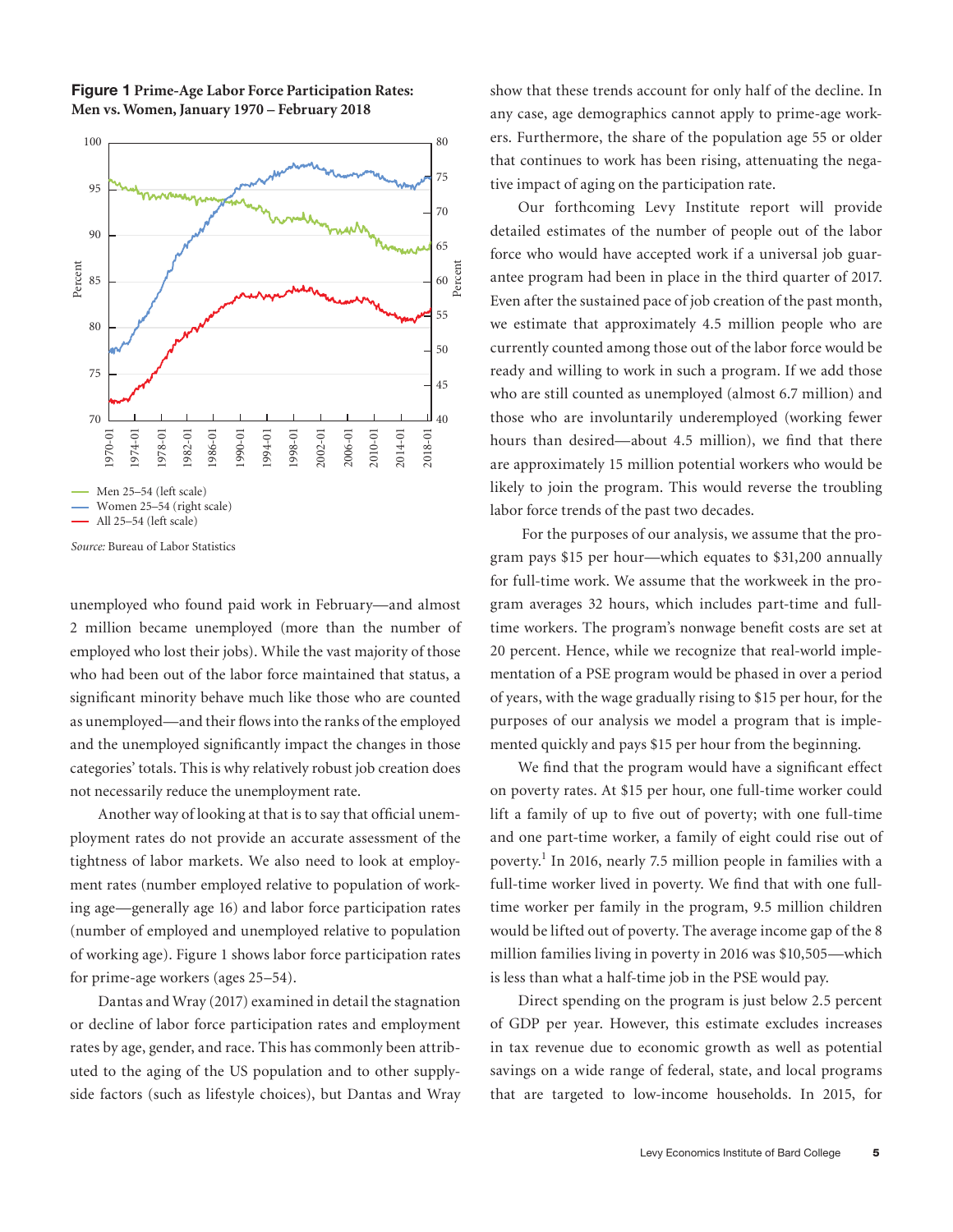example, the federal government spent \$104 billion on food and nutritional service programs (including \$74 billion for the Supplemental Nutrition Assistance Program, \$21 billion for Child Nutrition, and \$6 billion for the Special Supplemental Nutrition Program for Women, Infants, and Children), \$17.3 billion on Temporary Assistance for Needy Families, \$50 billion on housing assistance, and \$67 billion on Earned Income Tax Credits. Additionally, total direct spending by states on social services and income maintenance on public welfare was \$505 billion (this does not include spending on health, policing, or corrections). Many of these programs would be significantly reduced if everyone who wanted to work had access to a job paying \$15 per hour, plus benefits.

The social and economic costs of unemployment and poverty are already "paid for" by federal, state, and local governments, by private firms, by charitable organizations, and by American households. While it is difficult to estimate the dollar savings that the various levels of government might experience from a program that creates jobs at living wages for perhaps 15 million workers, lifts all workers' wages above \$15 per hour, and significantly reduces poverty, there is little doubt that social safety net spending would decline and tax revenues would rise. It would be a mistake to focus on the "cost" of federal funding for a national PSE program without considering the much greater economic and social costs already borne by government and society as a whole, a large portion of which are due to inadequate work opportunities.

In our forthcoming report, we will provide detailed estimates of the economic effects of the program—including impacts on the federal budget, GDP, inflation, poverty reduction, and additional private sector jobs created due to the economic stimulus provided by a job guarantee program that pays a living wage.

#### **Conclusions**

Despite headline-grabbing reports of a healthy US labor market, millions of Americans remain unemployed and underemployed. It is a problem that plagues our economy in good times and bad—there are never enough jobs available for all who want to work. The problem is most acute for women, youths, blacks, and Latinos, but new research from Benjamin Austin, Edward Glaeser, and Lawrence H. Summers (2018) finds a persistent lack of employment for large numbers of working-age men, especially across the Eastern heartland, a region that extends from Mississippi to Michigan.

To address the problem, Austin, Glaeser, and Summers argue in favor of geographically targeted subsidies, in particular expanding the Earned Income Tax Credit, to encourage hiring and reduce entrenched joblessness. But what if something far more ambitious were tried? What if we sought to eliminate involuntary unemployment across *all* demographic groups and geographic regions, by directly creating jobs in the communities where they are needed through a federally funded job guarantee program? How could such a radical transformation of the labor market be implemented? What would it cost, and what would it mean for the US economy?

In recent months, a number of proposals for direct job creation have emerged as an alternative to the more conservative approaches that continue to try to encourage private employers to hire more workers. We applaud these efforts, which are based on the recognition that the government must play a direct role in job creation. Even if the private sector could be encouraged to create enough jobs to move the economy toward fuller employment, it would be impossible to maintain that position for long. Private spending and employment have always been—and will always be—cyclical. As Hyman Minsky argued, "policy weapons which are sufficient to move an economy from slack to . . . full employment are not sufficient to sustain full employment" (Minsky 2013, 122).<sup>2</sup> Such policies would generate inflation and financial instability that would make them unsustainable—leading to a "go-stop-go" approach to policymaking. For this reason, Minsky argued that "a suggestion of real merit is that the government become an employer of last resort" (Minsky 2013, 39).

In this policy note, we have sketched the design for such a program. We prefer a universal program that takes workers "as they are" and "where they are." It is decentralized to ensure that it serves workers as well as the communities in which they live. The program pays \$15 per hour plus benefits, establishing a nationwide effective minimum compensation level. It does not compete with private employers, beyond setting minimum labor standards. Employment in the program moves countercyclically, against business cycle swings, helping to stabilize consumption, output, income, and employment. In cyclical upswings, private employers recruit workers out of the program; in downturns, the program absorbs workers shed by private employers. Access to paid work eliminates most